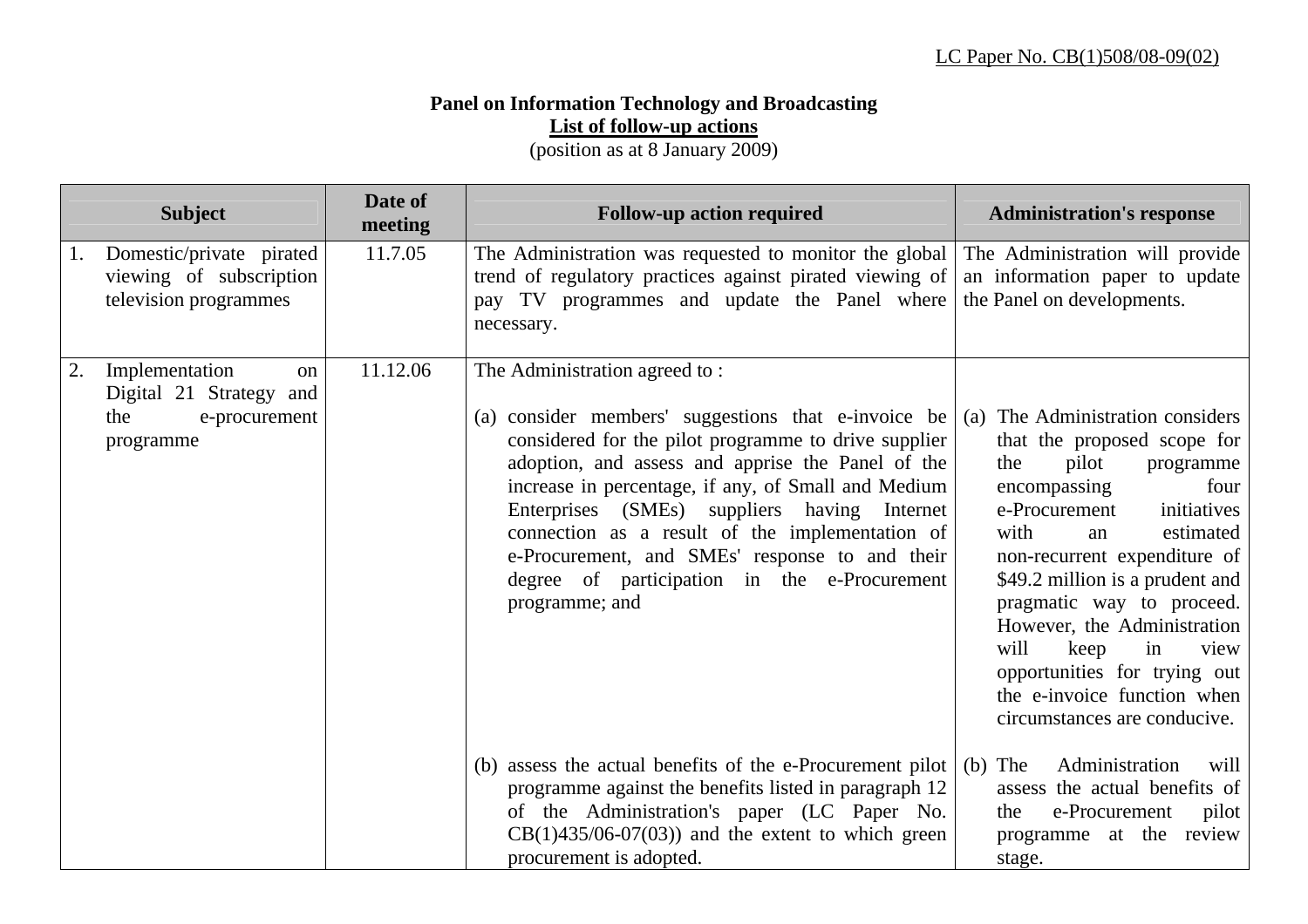| <b>Subject</b>                                                                                                                                                                                     | Date of<br>meeting     | <b>Follow-up action required</b>                                                                                                                                                                                                                                                                                                                                                                                                                                                | <b>Administration's response</b>                                                                                                                                                                                   |
|----------------------------------------------------------------------------------------------------------------------------------------------------------------------------------------------------|------------------------|---------------------------------------------------------------------------------------------------------------------------------------------------------------------------------------------------------------------------------------------------------------------------------------------------------------------------------------------------------------------------------------------------------------------------------------------------------------------------------|--------------------------------------------------------------------------------------------------------------------------------------------------------------------------------------------------------------------|
| Issues relating to the<br>3.<br>editorial independence of<br>Radio Television Hong<br>Kong and the yardsticks<br>the<br><b>Broadcasting</b><br>of<br>(BA)<br>Authority<br>in<br>imposing sanctions | 12.3.07                | The Administration was requested to review:<br>(a) the mechanism for appointing members to BA (or the<br>new unified regulator, i.e. the Communications<br>Authority), including the criteria for appointment and<br>composition of membership, with a view to bringing<br>in more talents with different backgrounds to enhance<br>representativeness; and<br>(b) the yardsticks of BA in imposing sanctions.                                                                  | The Administration to take note<br>and follow up.                                                                                                                                                                  |
| in<br>Progress<br>the<br>4.<br>implementation of digital<br>terrestrial<br>television<br>broadcasting<br>in Hong<br>Kong                                                                           | 11.6.07                | The Administration was requested to provide an estimate<br>on the economic benefits arising from the analogue<br>switch-off in due course.                                                                                                                                                                                                                                                                                                                                      | The Administration to provide the<br>information at a later stage when<br>it has conducted further market<br>and technical studies to plan for<br>the analogue switch-off.                                         |
| Capital Works Reserve<br>5.<br>Head<br>710<br>Fund<br><b>Computerization Subhead</b><br>A007GX<br><b>New</b><br>administrative computer<br>systems                                                 | 12.11.07               | The Administration agreed to provide information on the<br>present in-house IT manpower resources within the<br>Government, and make an analysis of the present IT<br>manpower situation in the Government in comparison<br>with other governments and advanced countries.                                                                                                                                                                                                      | The requisite information is not<br>readily available<br>on public<br>The Administration<br>resources.<br>will continue to look for relevant<br>sources and will update the Panel<br>on the outcome in due course. |
| Review<br>of<br>the<br>6.<br>regulatory<br>broadcasting<br>regime                                                                                                                                  | 19.2.2008<br>10.6.2008 | In the light of technological and market convergence in<br>the electronic communications sector, the boundaries<br>telecommunications,<br>broadcasting<br>between<br>and<br>information technology are blurring. Some old concepts<br>adopted for the regulation of broadcasting may become<br>obsolete in the converging environment. Just like other<br>jurisdictions, Hong Kong needs to update the regulatory<br>regime in the light of the latest technological and market | The Administration will update<br>the Panel on developments in due<br>course.                                                                                                                                      |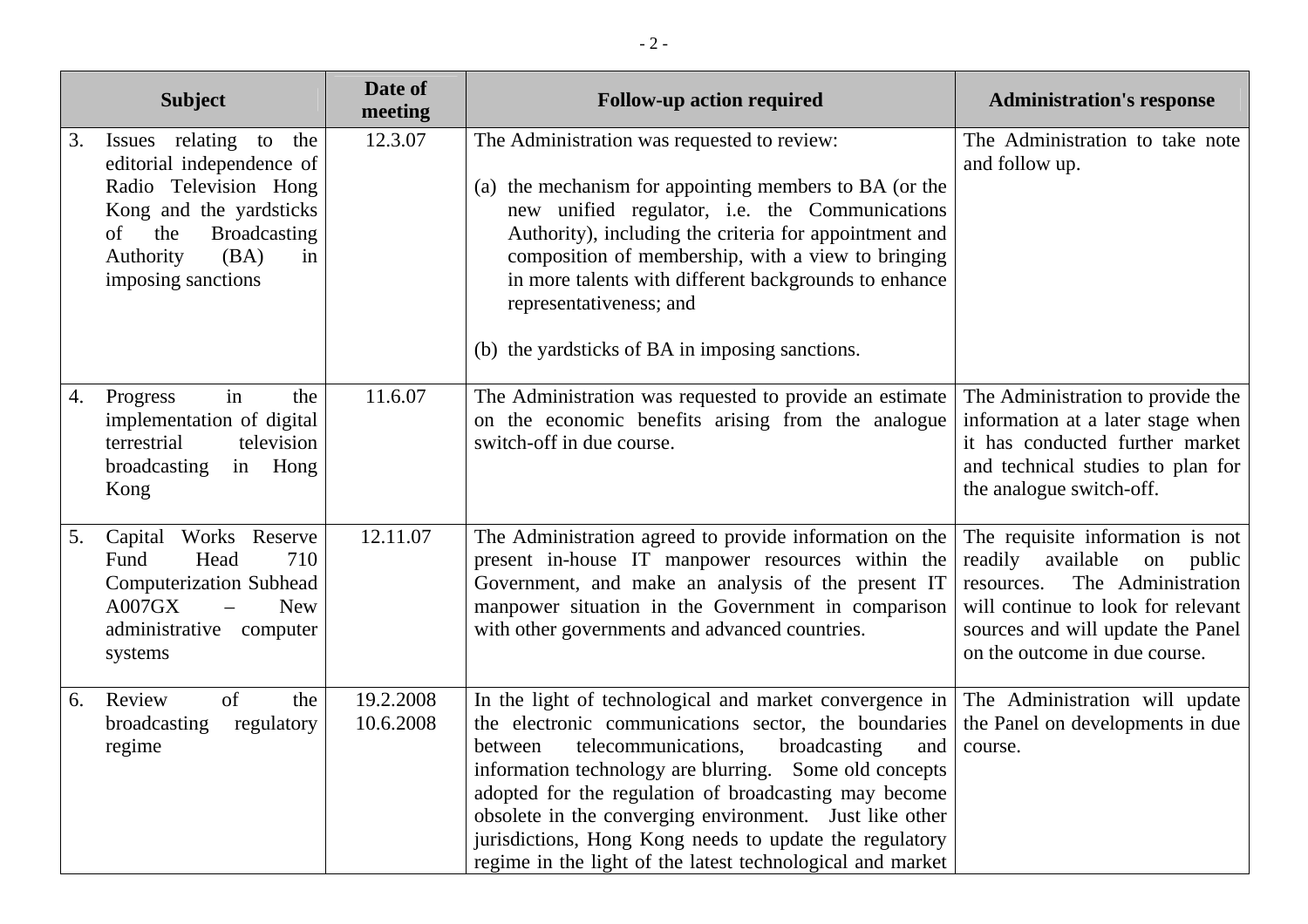| <b>Subject</b>             | Date of<br>meeting | <b>Follow-up action required</b>                                                                                                                                                                                                                                                                                                                                                                                                                                                                                                                                                                                                                                                                                                                                                                                                                                                                                                                                                                               | <b>Administration's response</b>                                                                                                                                                                                                                                                                                                                         |
|----------------------------|--------------------|----------------------------------------------------------------------------------------------------------------------------------------------------------------------------------------------------------------------------------------------------------------------------------------------------------------------------------------------------------------------------------------------------------------------------------------------------------------------------------------------------------------------------------------------------------------------------------------------------------------------------------------------------------------------------------------------------------------------------------------------------------------------------------------------------------------------------------------------------------------------------------------------------------------------------------------------------------------------------------------------------------------|----------------------------------------------------------------------------------------------------------------------------------------------------------------------------------------------------------------------------------------------------------------------------------------------------------------------------------------------------------|
|                            |                    | developments to ensure that its framework remains<br>conducive to the further development of the broadcasting<br>industry in particular and the electronic communications<br>industry in general.                                                                                                                                                                                                                                                                                                                                                                                                                                                                                                                                                                                                                                                                                                                                                                                                              |                                                                                                                                                                                                                                                                                                                                                          |
| Information security<br>7. | 8.12.2008          | The Administration was requested to:<br>(i) provide information on resources allocated by the<br>Government to the Office of the Privacy<br>Commissioner for Personal Data (PCPD) for<br>2008-2009 financial year and whether additional<br>resources, in terms of funding and manpower, would<br>be provided to PCPD to facilitate the discharge of its<br>statutory function of safeguarding and protecting<br>personal data security;<br>(ii) provide information on the outcome and findings of<br>the security risk assessment carried out by the Hong<br>Kong Police Force on security provisions for their<br>staff in handling personal or sensitive data, including<br>working outside of the office environment, as well as<br>improvement programmes and follow-up actions<br>undertaken/to be undertaken to mitigate risk factors<br>identified; and<br>(iii) to update the Panel on the progress of existing and<br>planned initiatives on a regular basis, the first one in<br>six months' time. | For (i), the request has been<br>relayed to the Constitutional and<br>Mainland Affairs Bureau,<br>the<br>subject Policy Bureau.<br>A<br>discussion was also made at the<br>meeting of the Panel<br>on<br>Constitutional<br><b>Affairs</b><br>on<br>15 December 2008.<br>The Administration to provide<br>information on (ii) and (iii) in due<br>course. |